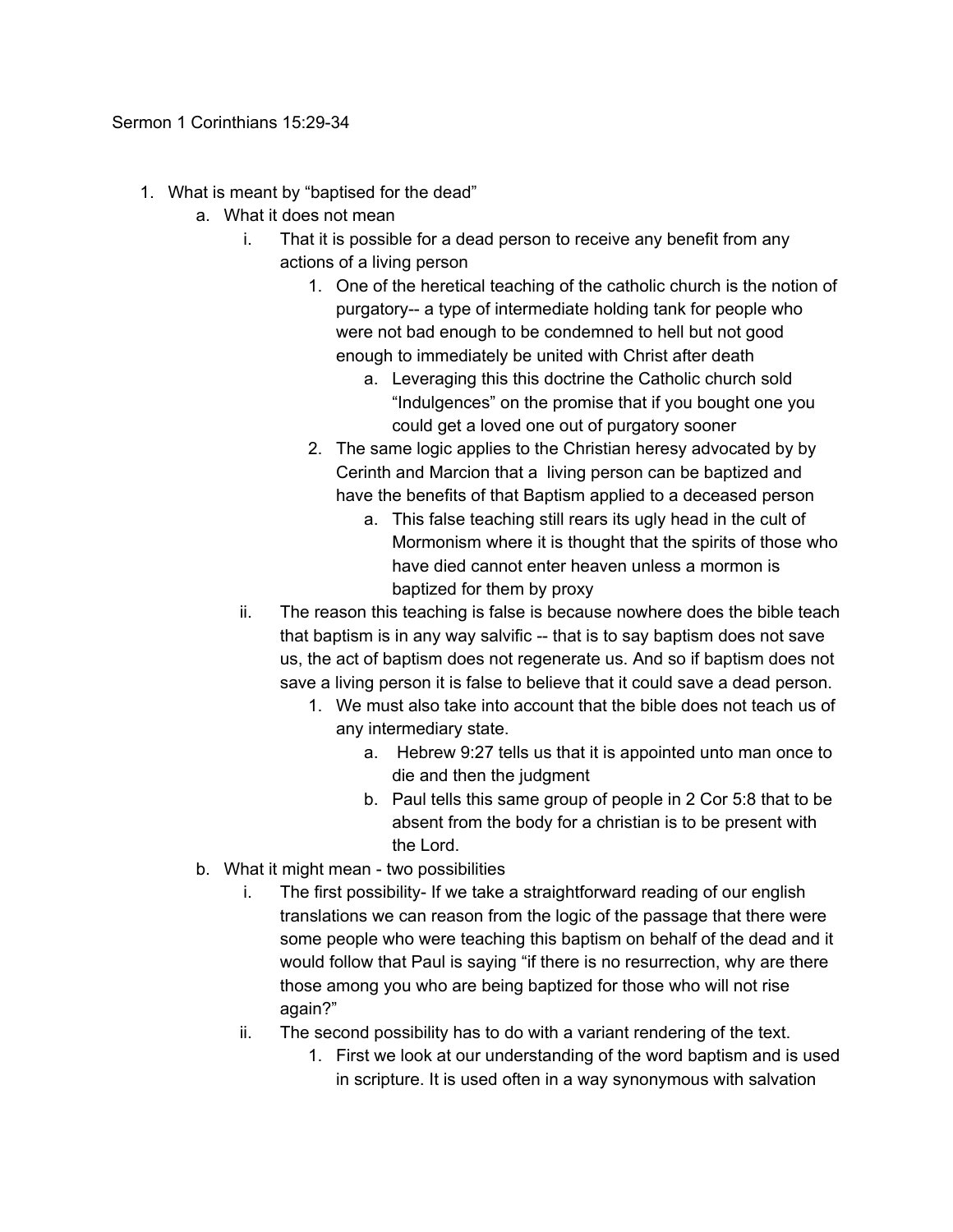- a. In the Great Commission Jesus told his followers to go out into the world and make disciples, baptising them - not meaning their baptism saved them but that it was an evidence of their conversion. Eph 4:4-5 emphasises the singularity of the elements of or salvation
- 2. The word translated "for" in english is the greek preposition  $\hat{v}$ περ (hu-pear) and it is used to convey some twelve realationships between two things.
	- a. So this could be translated "For" the dead, "on behalf of," "over" "above" "across" "beyond" "instead of" "in the name of" "because of "in reference to" "in regard to"
- 3. The two relationships that make sense here are the relationship that benefits the dead person (for, on behalf of) and then the best understanding is the first one mentioned but if we take this preposition to refer to the benefit of the one being baptized the relationship is causal and would be rendered "because of" the dead.
- 4. If we understood this text to say " what do we do with those who have been saved because of the dead" This reading would coincide with many of our life experience- many of us have seen a christian face death and because that believer faced death with resurrection hope our life- and for many of us our eternity- have been changed
	- a. let me read you as a story to illustrate this point it comes from the time of the Finnish-Rushian War in the winter of 1939.

It was written by an eminent engineer in Finland by the name of Nordenberg, who gives us his first person account. This is what he said, "I offered my services to the government and was appointed an officer in General Mannerheim's army. It was a terrible time! We had besieged a town that had been taken by the Red Army, and we overtook it.

"A number of Red prisoners were under my guard and seven of them were to be shot at dawn on Monday. I will never forget the preceding day. The seven men were kept in the basement of the Town Hall, and in the passage, my men stood at attention with their rifles. The atmosphere was filled with hatred. My soldiers were drunk with success and taunted their prisoners. Some swore and beat on the walls with their bleeding fists. Others called for their wives and children who were far away, because they knew at dawn they were all to die.

"We had the victory, that was true enough, but the value of it seemed to diminish as the night advanced. Then something strange happened. One of the men doomed to death began to sing. 'He is mad' was everyone's first thought, but I had noticed that this man, whose name was Koskinen, had not raved and cursed. Quietly, he sat on his bench. Nobody said anything to him; each was carrying his burden in his own way. Koskinen sang, rather waveringly at first; and then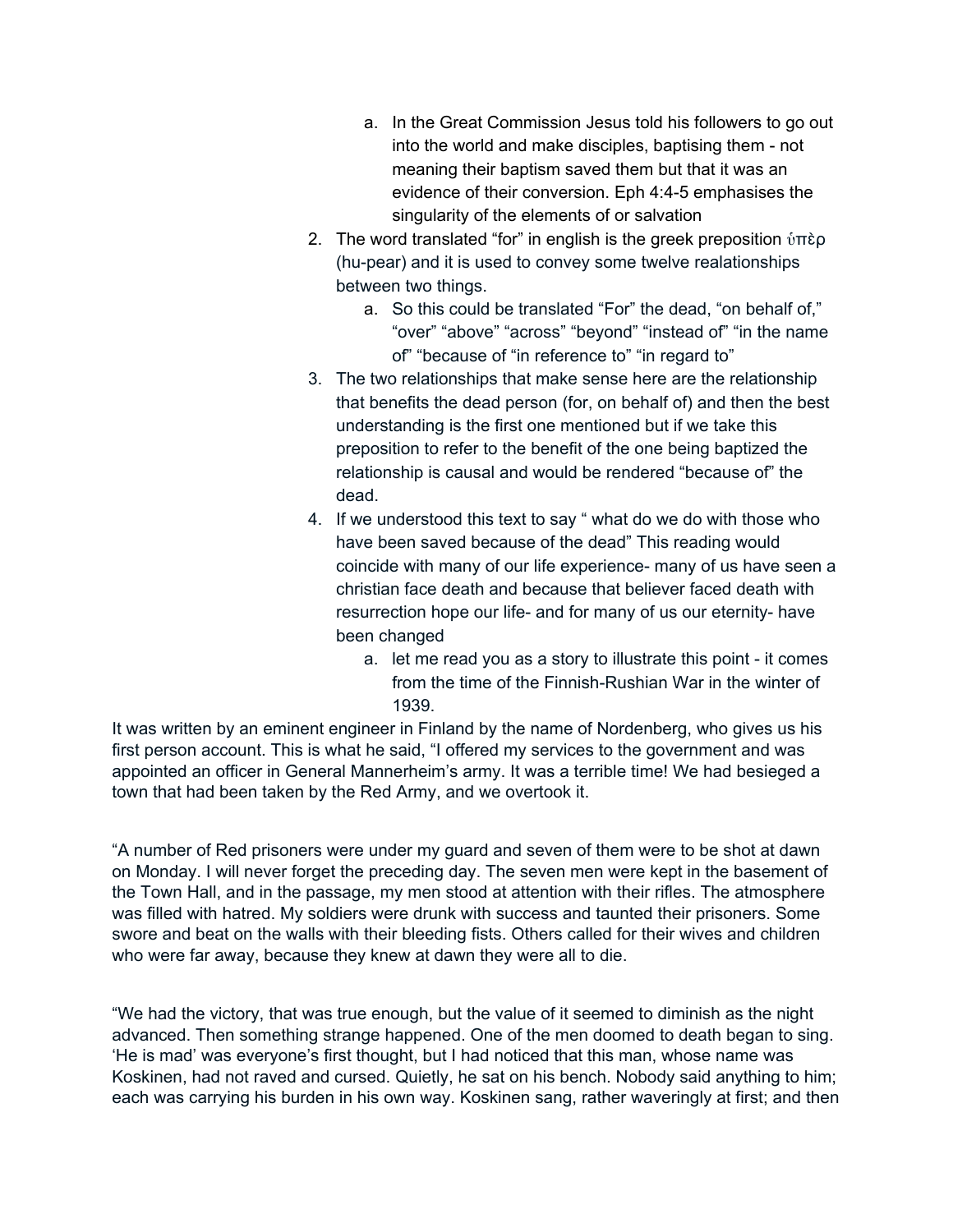his voice grew stronger and became natural and free, and all the prisoners turned and looked at him as he sang these words: 'Safe in the arms of Jesus/Safe on His gentle breast/There by His love o'er-shaded/Sweetly my soul shall rest./Hark it's the voice of angels/Borne in a song to me/Over the fields of jasper/Over the crystal sea.'

"Over and over again, he sang that verse, and when he had finished, everyone was quiet for a few minutes, and then a wild-looking man broke out and said, 'Where did you get that, you fool? Are you trying to make us religious?"

"Koskinen looked at his comrades with tear-filled eyes, as quietly he said, 'Comrades, will you listen to me for a minute? You asked me where I got this song; it was from the Salvation Army. I heard it three weeks ago. My mother sang of Jesus and prayed to Him often.'

"He stopped a little while, as if to gather strength, and then he rose to his feet, being the soldier that he was and looked straight in front of him and said, 'It's cowardly to hide your beliefs. The God my mother believed in is now my God. I can't tell how it happened, but last night, as I lay awake, I suddenly saw mother's face before me. It reminded me of the song I had heard. I felt I had to find the Savior and hide in Him. I prayed that Christ would forgive me and cleanse my sinful soul and make me ready to stand before Him.

"'It was a strange night. There were times when everything seemed to shine around me. Verses from the Bible and the song book came to mind. It was God's answer to my prayer. I couldn't keep it to myself. Within a few hours, I shall be with the Lord, but saved by His grace!'

"Koskinen's face shone as if by an inward light. His comrades sat quietly. He himself stood transfixed. My soldiers were listening to what this Red Revolutionary had to say. 'You're right, Koskinen,' said one of his comrades at last. 'If only I knew there was mercy for me, too; but these hands of mine have shed blood, and now I have reviled God and trampled on all that is holy. And I realize there is a hell, and that's the proper place for me!' And he sank to the ground in despair. 'Pray for me, Koskinen,' and he groaned, 'Tomorrow I shall die, and my soul will be in the hands of the Devil!'

"These two Red soldiers went down to their knees and prayed for each other. It was no long prayer, but it reached heaven, and we who listened to it forgot our hatred. It melted in the light of heaven, for here were two men who were soon to die, seeking reconciliation with their God.

"The change in the atmosphere was indescribable. Some of the men sat on the floor, some on the benches; some wept quietly, and others talked of spiritual things. None of us had a Bible, but the Spirit of God was speaking to all of us.